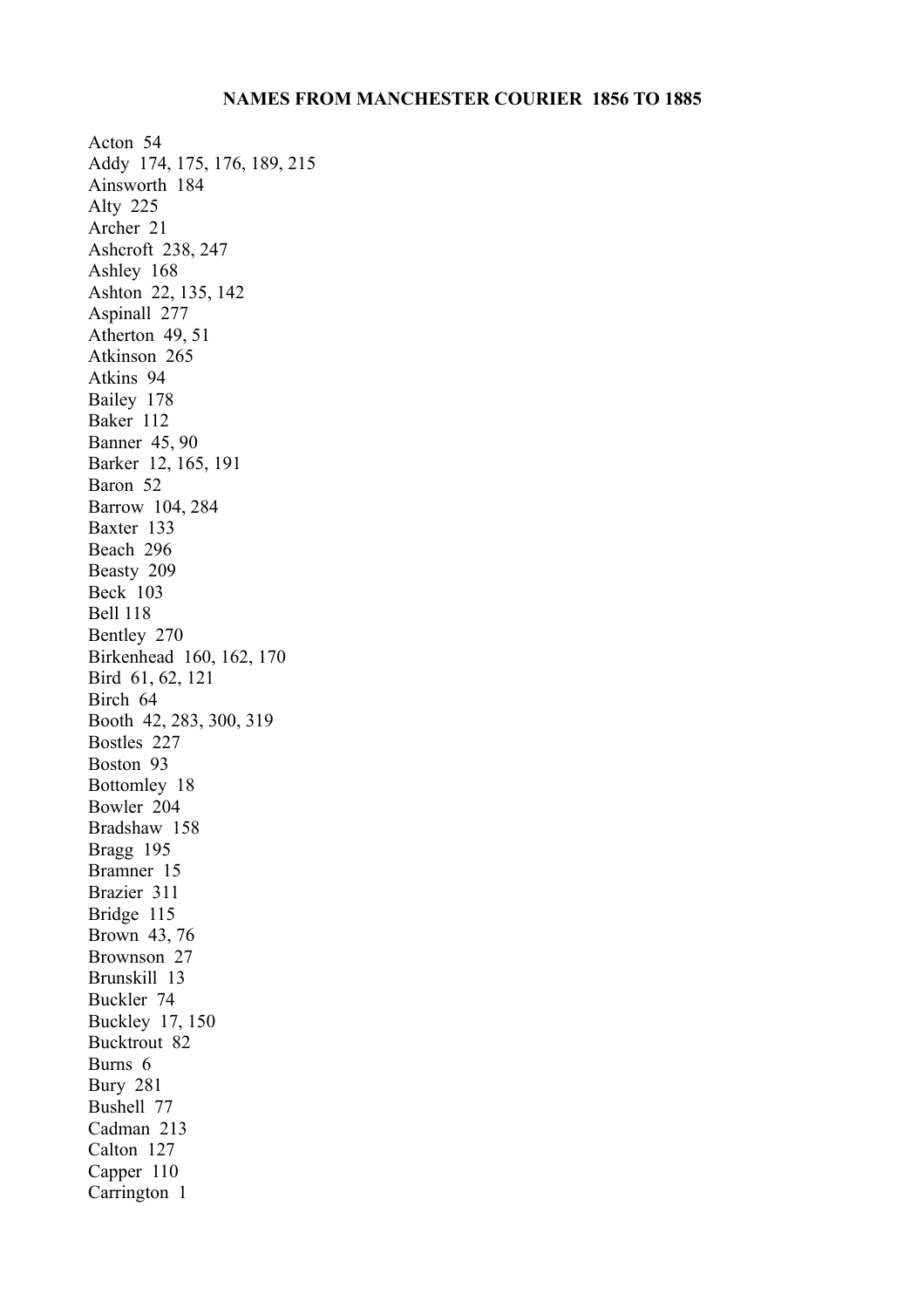Carroll 290 Carter 47 Catton 290 Cawley 270 Chapman 11, 72, 73 Cheetham 129 Chorlton 206 Church 286 Clarke 199 Clegg 24 Clifford 198 Collins 157 Colley 216 Connor 41 Cooper 50 Cottrill 124 Cousin 272 Cox 260, 263 Curtis 7 Cutler 99 Davi(e)s 208, 274 Dawson 9 Day 147 Deakin 95 Dean 151 Dickinson 75 Doyle 148 Draper 301 Eccles 119, 120, 121 Eden 231, 233 Edge 128 Ellis 65 Evans 33, 44, 216, 222, 249, 253 Farnworth 93 Fisher 262 Fitton 188 Fletcher 232 Furrbeck 84 Gaff 181 Gatley 320 Gent 250 Gibbons 145 Gill 203 Gittins 313 Glover 169 Goddard 223 Good(e) 199, 271 Goodier 218, 224 Gordon 46 Graham 299 Green 205 Gregory 279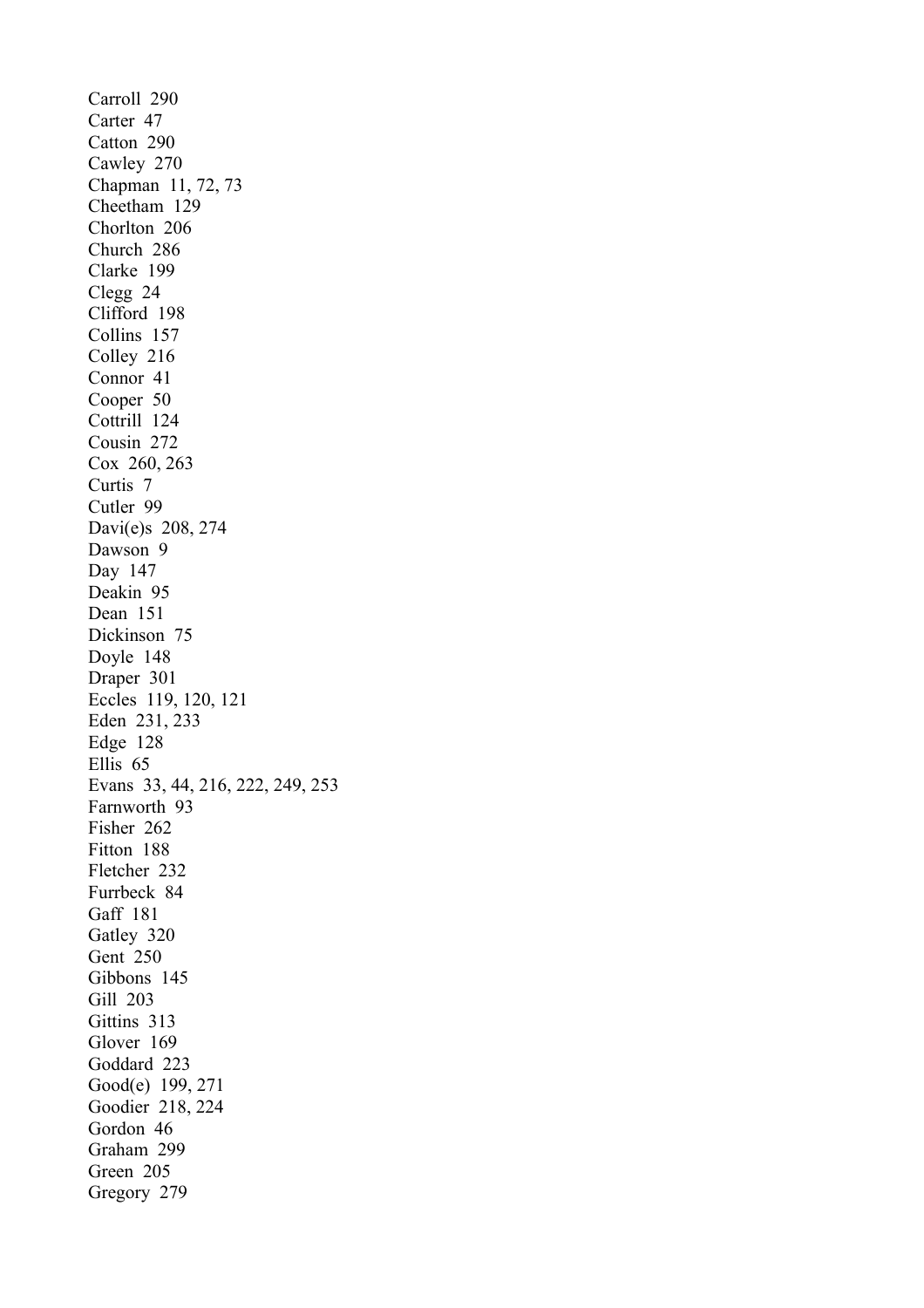Gregson 26 Griffiths 70 Haddock 5 Hadfield 188 Haliburt 23 Hall 139 Hamlett 180 Hampson 102, 105 Hampton 179 Hanson 130, 154 Harpur 187 Harney 109 Hart 234 Harwood 317, 318 Heap 244, 245, 246 Heath 23 Heaton 241 Hellawell 220 Henley 36 Heron 120, 121, 221 Heywood 251 Hilton 181 Hinde 269 Hirst 85 Hitchin 89 Hoare 192 Hodgen 23 Holdridge 171 Holland 212 Holt 114 Horsefield 108 Hossell 132 Hough 312 Howard 53# Howels 222 Hughes 10, 185, 186 Humphries 44 Huntington 125 Hurst 322 Hyde 60, 261 Igo 267 Jackson 40, 173 Jacksworth 183 James 93 Jameson 304 Jenkins 97 Jewell 86, 87, 88, 91 Johnson 8, 63, 117, 123, 300 Jones 69, 239, 240, 291 Kay 177 Kemp 159 Kellett 228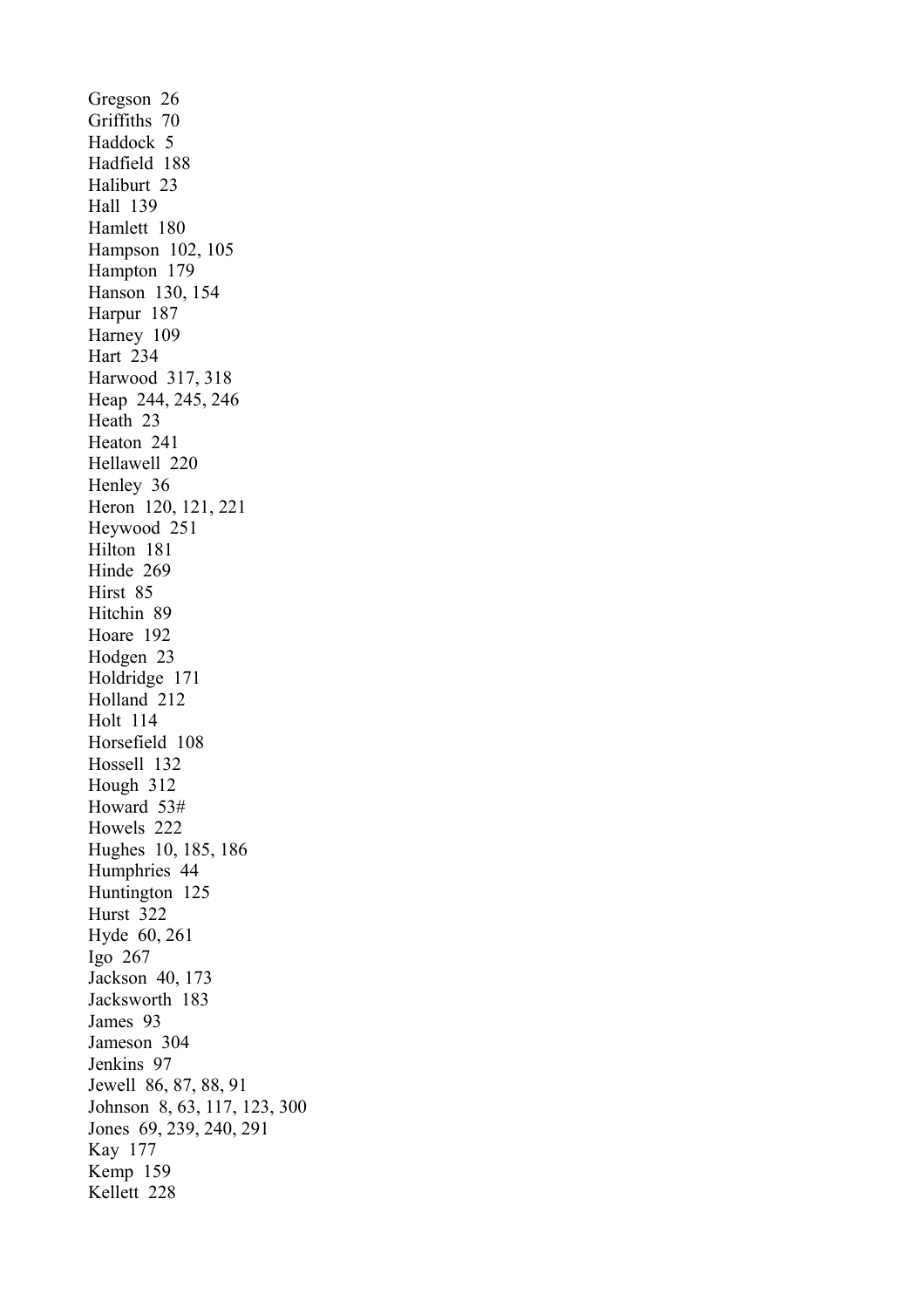Kennedy 314, 315 Kenny 140 Kimmence 122 Knight 39 Lang 288 Lawless 148, 149 Leach 156 Lee 131 Lewis 280, 282 Liddiard 56 Littlemore 298 Lovatt 285 Lund 295 Lunt 50 Lyons 152 McDonald 276 McRoy 201 McVey 111 Madden 303 Maguire 71 Marsden 38 Matley 8 Mellow 41 Meredith 118 Mervins 167 Middleton 287 Miller 101, 194 Mitchell 106, 107 Morgan 32, 272 Mornington 98 Morris 172, 219 Moston 172 Ogden 37, 93 Olive 215, 227 Ourmson 66 Owen(s) 217, 308, 309, 321 Oxendale 35 Parker 155 Partington 19 Patchett 235 Pemberton 230 Pendlebury 75 Pierce 310 Pittifer 200 Potts 79 Powell 66 Price 213 Pritchard 301 Probert 172 Proudlove 272 Rafferty 252 Ramsbottom 153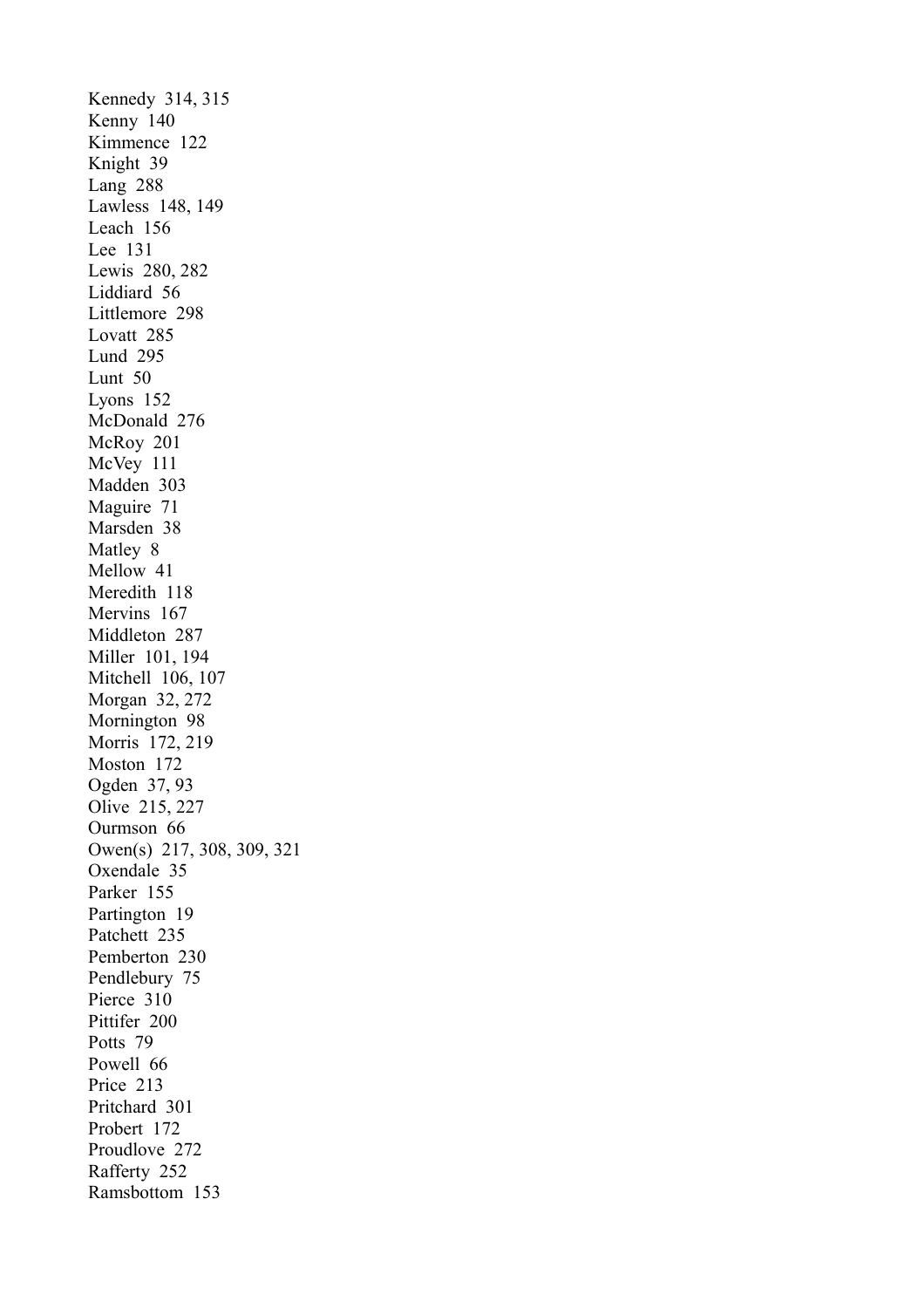Rathbury 96 Rawlinson 141 Reed 140 Robinson 3, 68, 141, 230 Ruscoe/Roscoe 213, 216 Sandbrook 289 Schofield 48, 52 Scruton 161 Scragg 50 Seabridge 266 Seymour 236 Shaw 29, 36 Sheldon 292 Shoebottom 92, 103 Shuttleworth 316 Simcox 307 Simms 202 Simpson 140 Smith 21, 37, 78, 105, 146, 182, 226, 268 Sparkes 67 Sproston 100 Squires 20 Stringer 144 Sumner 264 Sutton 57 Swales 278 Swallow 41 Tasker 30 Taylor 208, 248 Thay 257 Thomas 34 Thompson 28 Tucker 136 Turkey 194 Turner 142 Tyrer 80 Underhill 205, 258 Upton 2 Varley 84 Venables 210 Vickers 305, 306 Walker 25, 135, 237 Walmsley 30, 229 Walton 113 Waterworth 126 Watson 80 Watteson 259 Webster 22 Whalen 116 Whalley 164 White 211, 243 Whitfield 4